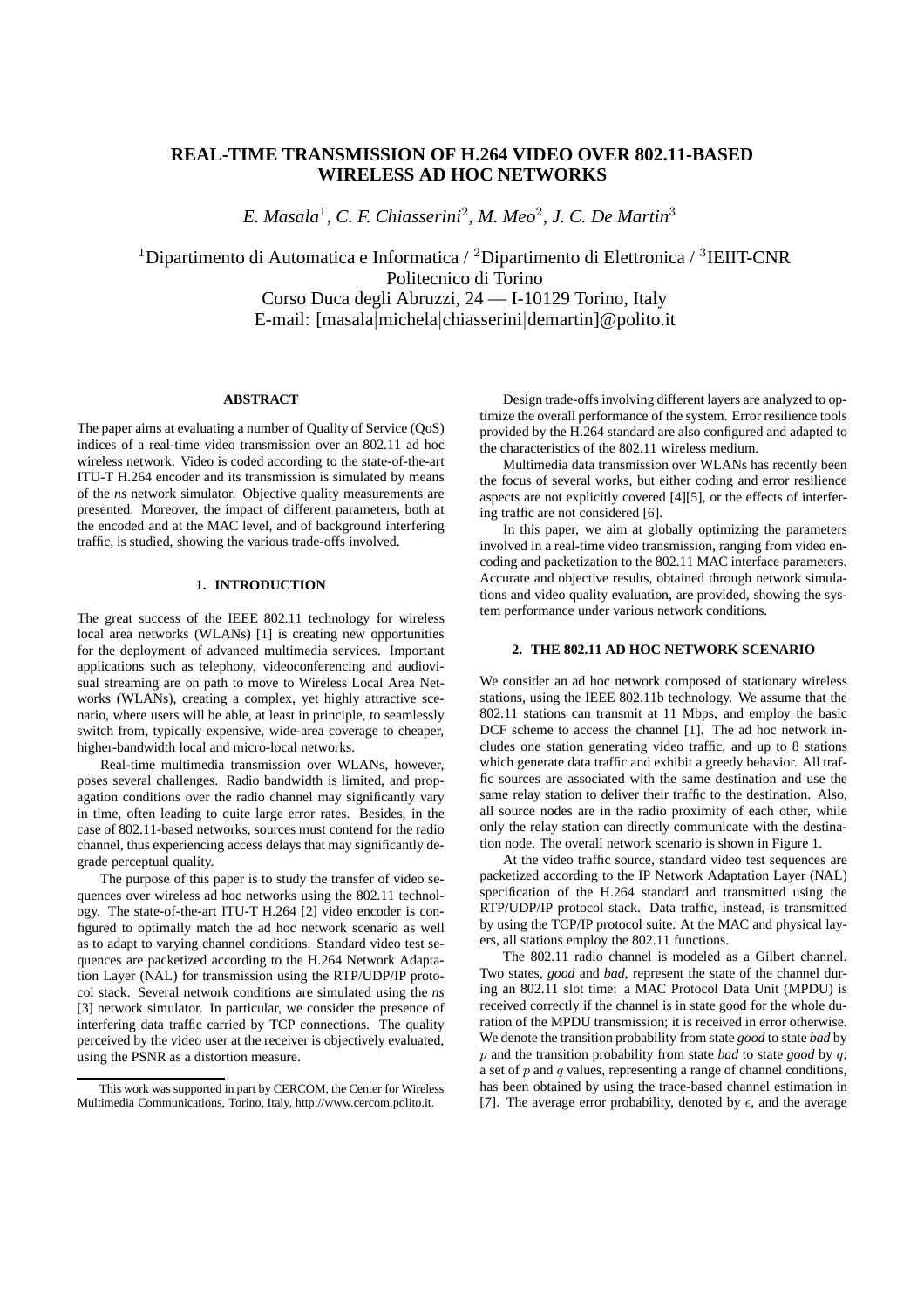

**Fig. 1**. The 802.11 ad hoc network scenario.

length of a burst of errors are derived as  $p/(p + q)$  and  $1/q$ , respectively.

## **3. THE H.264 VIDEO CODING STANDARD**

We focus on the transmission of video data compressed according to the new ITU-T H.264 standard. The compression scheme follows the ISO MPEG and ITU-T H.26x coding standards, with some new features to achieve a higher compression efficiency. Some of them are briefly outlined in the following; refer to [2] and [8] for more details. The base coding unit for transform coding is a 4x4 sample block. Thus macroblocks are composed of 16 luminance blocks and 4 blocks for each chrominance component. The transform coding is a separable integer transform with essentially the same properties of the DCT. Regarding motion compensation, prediction using multiple reference frames is possible.

Consecutive macroblocks are grouped into a *slice*. The *slice* is important because it has the property to be independently decodable. This is useful to subdivide the coded stream into independently decodable packets, so that the loss of a packet does not affect the decoding of others.

One of the most interesting characteristics of the H.264 standard is the decoupling of the coding aspects from the bitstream adaptation needed to transmit it over a particular channel. The part of the standard that deals with the coding aspects is called Video Coding Layer (VCL), while the other is the Network Adaptation Layer (NAL) [9]. One of the developed NAL is aimed to the problem of transporting data over an IP network using the Real-Time Transport Protocol (RTP) [10], which is well suited for real time multimedia transmissions.

A complete separation between the VCL and the NAL is difficult to obtain because some dependencies exist. The packetization process is an example: error resilience, in fact, is improved if the VCL is instructed to create slices of about the same size of the packets and the NAL told to put only one slice per packet. The error resilience characteristics of the transmission will benefit because all the data contained in a certain packet can be decoded independently from the others. Note that in H.264 the subdivision of a frame into slices has not to be the same for each frame of the sequence; thus the decoder can flexibly decide how to make the slices. However they cannot be too short because a decrease of the compression ratio would occur for two reasons, i.e. the slice headers would reduce the available bandwidth and the context-based



**Fig. 2**. PSNR values as a function of the channel error probability, for varying maximum number of transmission  $M_r$ .

entropy coding would become less efficient.

Moreover, in wireless channels, the size of the packet influences its error probability; longer packets are more likely to contain transmission errors but reduce coding efficiency. In this paper the trade-off involved in the packet creation process will be investigated, studying the performances of the video transmission as a function of the packet size.

### **4. RESULTS**

Accurate simulations have been carried out using the *ns* [3] network simulator, to study the the effects of transmission errors in different network conditions. The well known *Foreman* video sequence has been coded using the H.264 test model software [11], enabling most of the new characteristics of the H.264 standard, in particular multiple reference frames and Lagrangian optimized motion search for macroblocks down to  $4 \times 4$  pixels size. The sequence size is CIF at 15 fps, and is encoded using a fixed quantization parameter, set to achieve a bit rate of about 256 kbit/s. The sequence length is 149 frames, and one B frame is introduced after each P frame. The transmitted sequence is obtained concatenating the base video sequence 80 times, reaching a length of 794.6 s at 15 fps. To improve error resilience, an I frame is interposed at the beginning of each repetition of the sequence (i.e., every 148 frames.)

We supposed to transmit the video sequence using the IP/UDP/RTP protocol stack. At the receiver, a playout buffer mechanism has been implemented to compensate the delay jitter of the packets. The playout buffer size has been set to 1 s. At the MAC layer, the duration of the time slot and of the DIFS time interval has been set to 20  $\mu$ s and 50  $\mu$ s, respectively. The average length of a burst of errors over the radio channel is equal to 5 time slots.

The first set of simulations analyzes the video transmission quality when no other traffic is present in the network, while the second is focused on the study of the effect of an increasing amount of TCP traffic on the video transmission.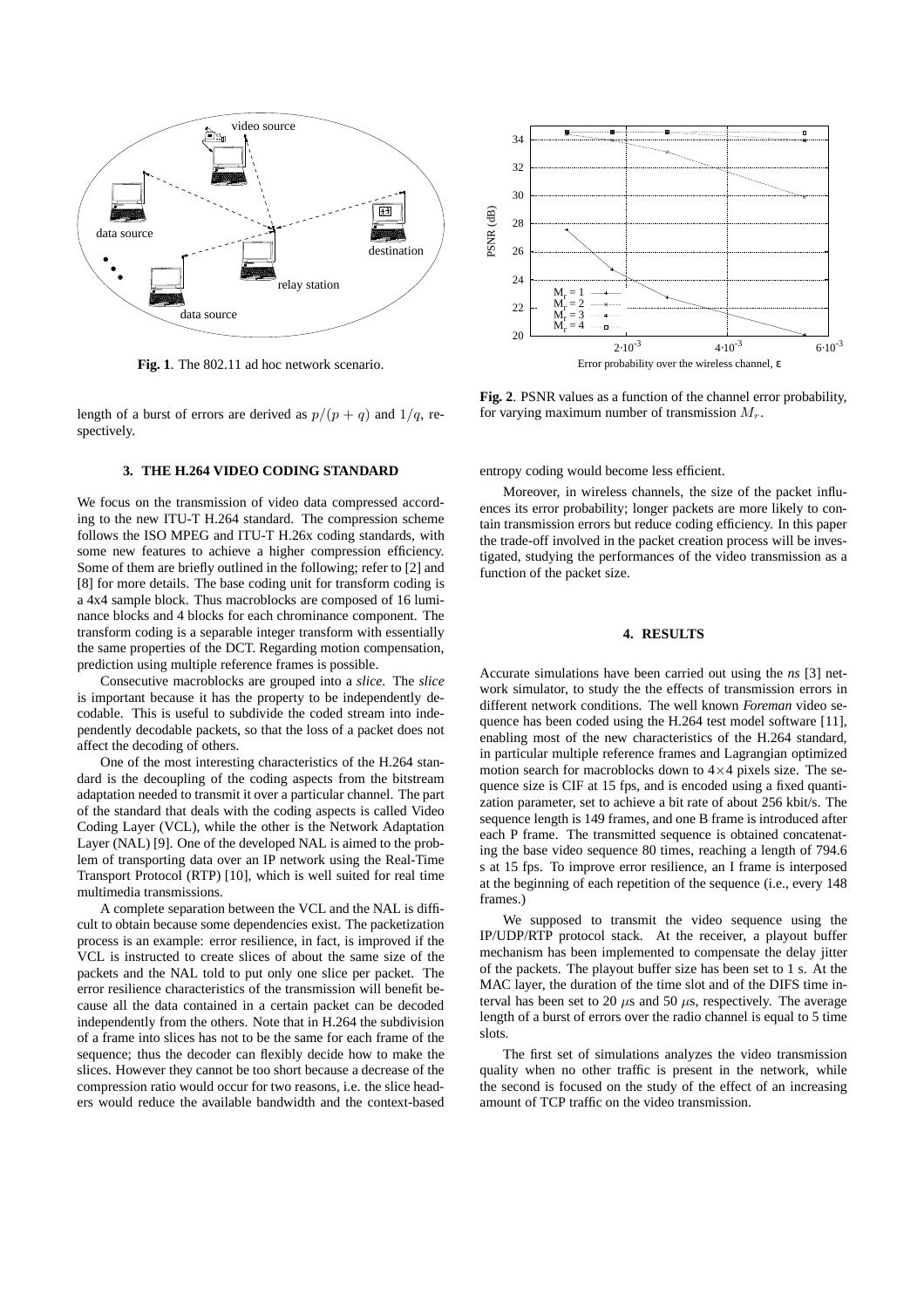

**Fig. 3**. PSNR values as a function of the maximum number of transmission per MPDU at the MAC level. The results are plotted for various channel conditions.



**Fig. 4**. PSNR values as a function of mean packet size, for various channel conditions;  $M_r$  is equal to 2.

#### **4.1. Video quality measurements**

The following results show the behavior of the transmission system when no background traffic is present in the network.

Figure 2 shows the peak SNR (PSNR) values for the transmission of video as a function of the error probability over the wireless channel. The curves differ for the maximum number of allowed transmissions per MPDU, denoted by  $M_r$ . If no retransmissions are present  $(M_r = 1)$ , the quality rapidly decreases, showing that at least one retransmission at the MAC level is needed to obtain an acceptable video quality when the error probability tends to be high.

Figure 3 shows the impact of the maximum number of transmissions per MPDU on the perceptual video quality, measured by the PSNR, for four different channels. Video quality very near to the maximum can be achieved by setting the maximum number of transmission attempts per MPDU,  $M_r$ , to 3.

Figure 4 shows the effect of the mean size of the packets on video quality, for various channel conditions, with  $M_r$  equal to



**Fig. 5**. Average delay of UDP packets as a function of the error probability over the 802.11 wireless channel. The results are plotted for a varying number of TCP traffic sources and by setting the maximum number of transmission attempts for video traffic to be equal to 2.

2. When the channel error probability is low ( $\epsilon = 8.20 \cdot 10^{-4}$ ), the mean packet size has a limited influence on the video quality, thus larger video packets can be used, minimizing the MAC header overhead without incurring in an excessive quality degradation. For high error probabilities ( $\epsilon = 5.53 \cdot 10^{-3}$ ), it is better to create smaller video packets during the encoding process so that the channel errors affect a more limited part of the video sequence.

#### **4.2. Network performance**

In this section we evaluate the impact that the following aspects of the system have on the quality of the video service: i) the interfering TCP traffic, ii) the error probability over the radio channel, iii) the setting at the MAC layer of the maximum number of allowed transmissions per MPDU, denoted by  $M_r$ .

Figure 5 shows the average delay perceived by UDP packets versus the error probability over the wireless channel when various numbers of interfering TCP sources are considered. The maximum number of transmission per MPDU,  $M_r$ , is set to 2 in the MAC layer of the video traffic source. As the error probability over the wireless channel increases, the number of transmissions performed per MPDU increases so that longer times are needed to deliver the MPDUs and, thus, longer average delays are experienced at the UDP level. A similar behavior can be observed by letting the number of interfering TCP sources increase. The effect of a large number of interfering sources is twofold. On the one hand, it translates into a large collision probability which delays the access to the radio channel. On the other hand, when the channel is shared by a large number of sources, the channel capacity perceived by individual sources is smaller.

Let us focus on the case where no interfering TCP sources are considered. Depending on the radio channel conditions, the service time of video MPDUs is either equal to one or to two MPDU transmission times (remember that  $M_r$  is equal to 2). The service time results to be small enough that there is no queue at the MAC layer and the delay perceived by UDP packets is extremely small.

These results suggest some criteria for the choice of the set of